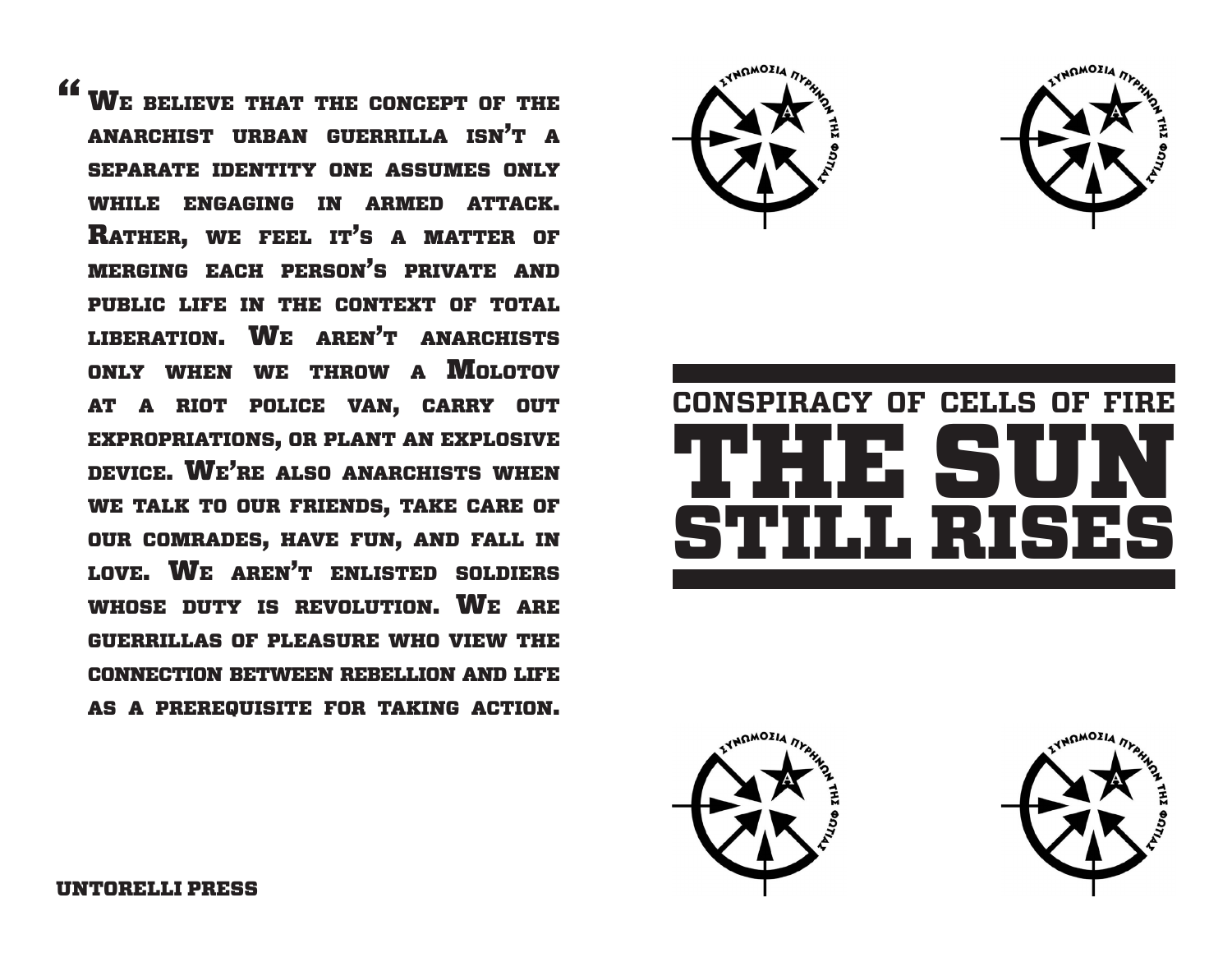This text was first released in May 2011 by the imprisoned members of the Conspiracy of Cells of Fire in Greece.

Untorelli Press, Anarchist Guerrilla Series, July 2015.

The Anarchist Guerrilla Series is dedicated to Darko Mathers, nihilist-anarchist of Dark Matter Publications, who passed away in 2014. For more texts against civil anarchism and for combative anarchy, visit darkmatter.noblogs.org.

# MORE ON THE BLACK **INTERNATIONAL**

## 325

325.nostate.net

Act for Freedom Now! actforfree.nostate.net

Contra Info en.contrainfo.espiv.net

Dark Matter Publications darkmatter.noblogs.org

In the Belly of the Beast inthebellyofthebeast.noblogs.org

> Inter Arma interarma.info

War on Society waronsociety.noblogs.org

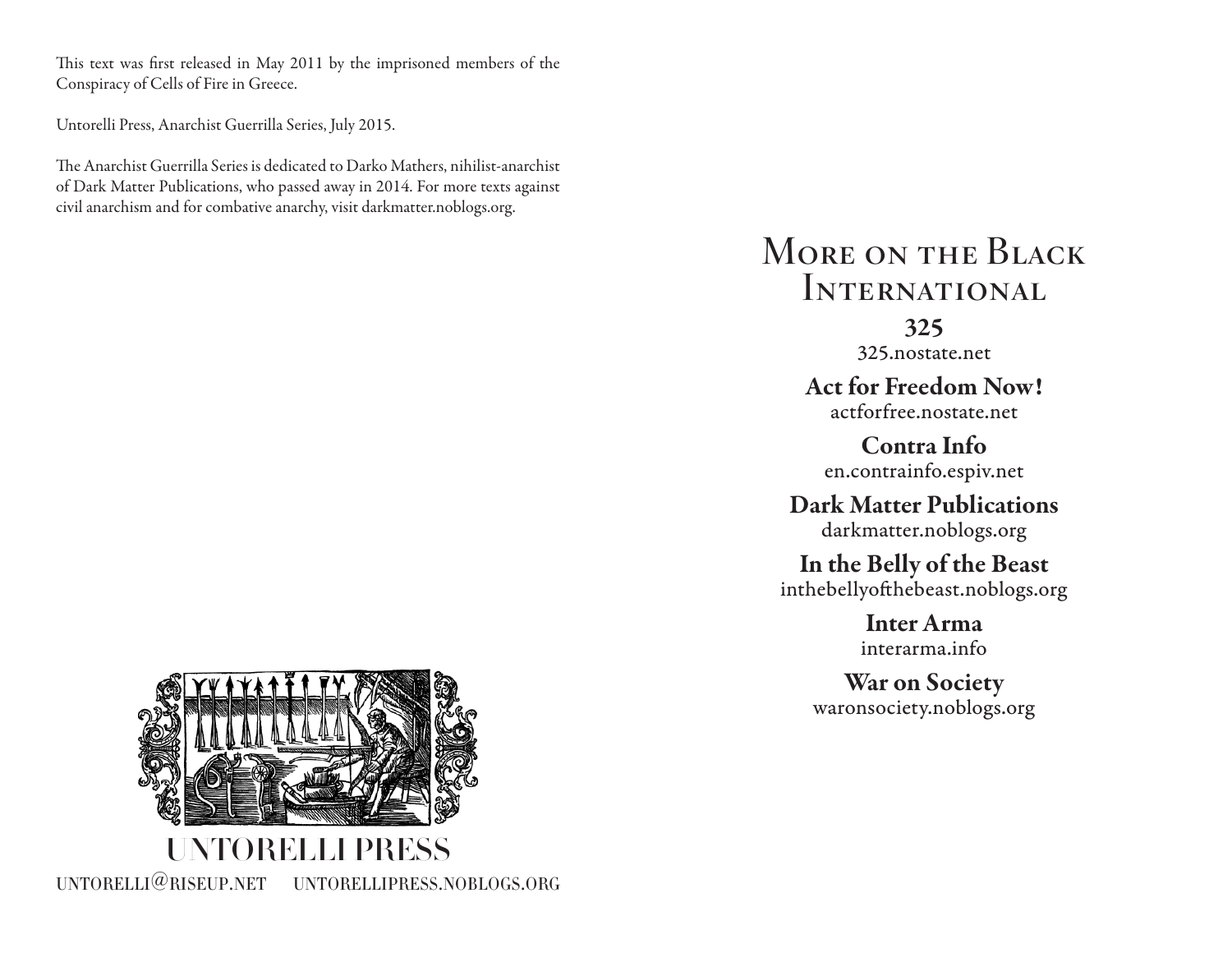Chile; the comrades in Switzerland, Poland, Spain, and London; and everyone we've left out, wherever the rejection of this world is in bloom.

This text has no epilogue, because praxis will always continue to nourish and transform itself. We're just making a quick stop, concluding with a few words someone once said:

It's an astonishing moment when the attack on the world order is set in motion. Even at the very beginning — which was almost imperceptible we already knew that very soon, no matter what happened, nothing would be the same as before. It's a charge that starts slowly, quickens its pace, passes the point of no return, and irrevocably detonates what once seemed impregnable — so solid and protected, yet nevertheless destined to fall, demolished by strife and disorder... On this path of ours, many were killed or arrested, and some are still in enemy hands. Others strayed from the battle or were wounded, never to appear again. Still others lacked courage and retreated. But I must say that our group never wavered, even when it had to face the very heart of destruction.

> *Conspiracy of Cells of Fire* Gerasimos Tsakalos Olga Economidou Haris Hatzimichelakis Christos Tsakalos Giorgos Nikolopoulos Michalis Nikolopoulos Damiano Bolano Panayiotis Argyrou Giorgos Polydoras

*Knowledge chooses its project, each project is new and chooses its moments, each moment is new, but simultaneously emerges from the memory of all the moments that existed before* — The Interior of the Absolute

#### **1. The Beginning**

The Conspiracy of Cells of Fire revolutionary organization didn't begin<br>its activity from out of nowhere. It wasn't as if a straight line had cut<br>through space and time. It was a future crying out from the past. The<br>Conspi its activity from out of nowhere. It wasn't as if a straight line had cut through space and time. It was a future crying out from the past. The Conspiracy comprised a collective synthesis, connecting the backgrounds and viewpoints of all who participated in it and drawing valuable conclusions from past experiences of subversive projects and attacks we took part in.

It represented our desire to take a step further, not to climb some ladder of informal hierarchy that fetishizes violence and its methods, but to simply advance, move forward, and explore new perspectives, making the shift from a "bunch of friends" to an organization, from the sporadic to the consistent, from the spontaneous to the strategic.

Along the way, we assumed a critical stance toward the past, but we never went out of our way to be hostile. We are anarchy's misfits, born from its potent moments and gaping voids. Additionally, the goal of critique and self-critique is not to put an end to something, but just the opposite: it's an aspiration to evolve something. The fact that we're not going to elaborate a corresponding critical review right now doesn't mean we're afraid to recognize our mistakes. Rather, it's because that kind of examination is better served by distance and cool nerves than by impulse.

During no phase of our brief, intense history did we lose our collective memory of the anarchist milieu we come from. We also feel we discovered something we have in common with comrades who began the struggle before us, engaged in their own battles, were arrested and imprisoned, but never lowered their heads. We discovered the unrepentant passion for revolution that connects histories and realities of struggle from different decades in a shared context of individual and collective liberation.

In that context, we forged our own alphabet. Speaking the language of direct action, we openly raised the issue of creating organized infrastructure. As anarchists, we often distance ourselves from the concept of organization because we equate it with hierarchy, roles, specialization, "you must," and obligations. However, words acquire the meanings given by the people who use them. As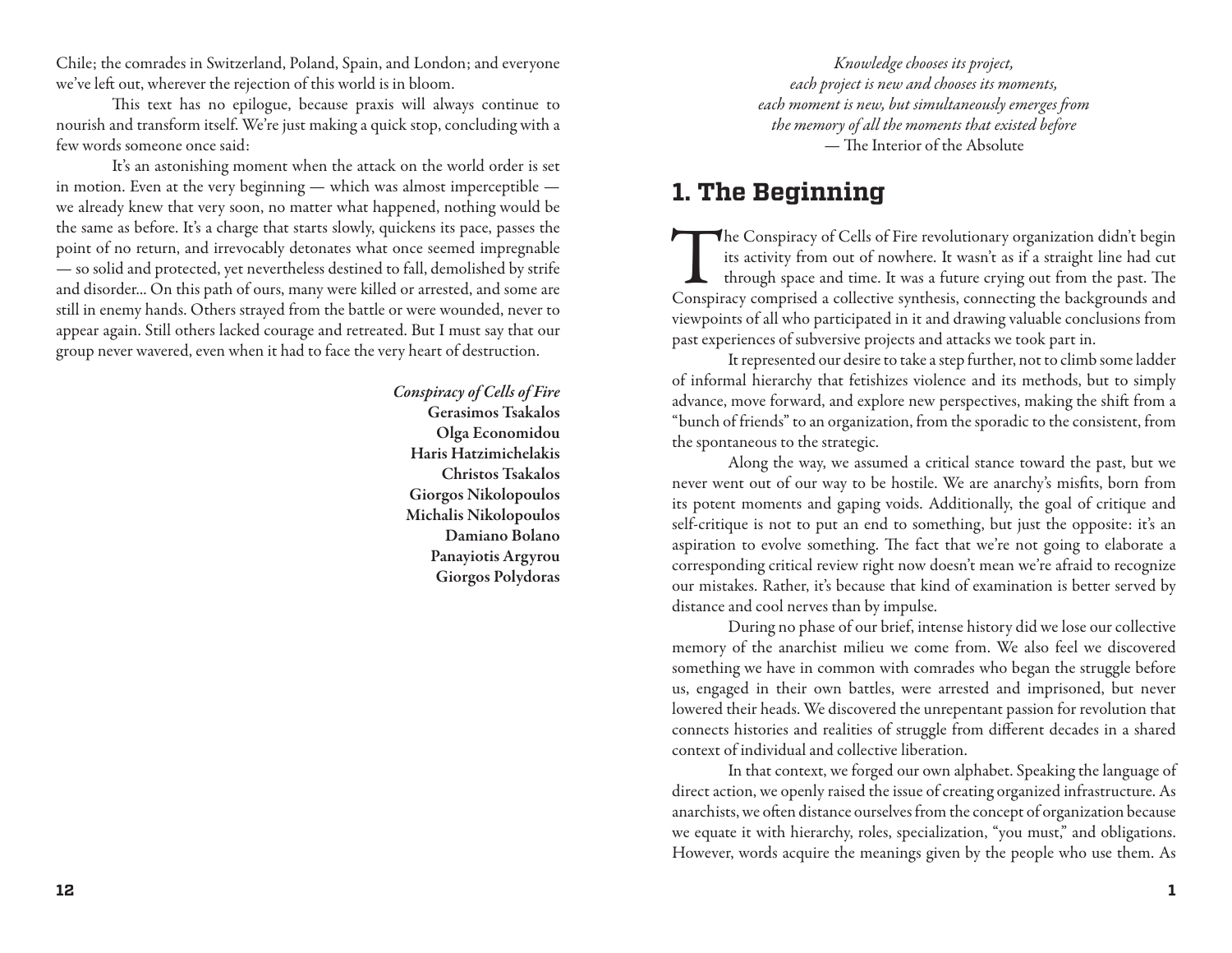the Conspiracy of Cells of Fire, we stormed into battle over the meaning of revolutionary anarchist organization.

### 2. The Path from Spark to Flame

From the very beginning, we rejected the idea of a centralist model and chose to start from the basis of individual initiatives that wanted to collectivize. What emerged during organizational meetings were issues of cohere chose to start from the basis of individual initiatives that wanted to collectivize. What emerged during organizational meetings were issues of coherence, consistency, individual and collective responsibility, and direct action as a means of transforming our words into deeds. At group meetings, each comrade had the opportunity to propose a plan of attack, thereby opening up a debate on planning, timing, political analysis, and operational problems posed by a given target's location. During these discussions, there was no guarantee that we would reach agreement. Opposing arguments sometimes developed into a powerful dialectic, especially regarding the strategy and prioritization of timing, and quite often there was more than one proposal, so we then had to choose which we were going to select and which we were going to keep in "storage" to be refined in the future. It was a process that allowed us to open our minds; broaden our horizons; learn from one another's different experiences; vigorously defend our opinions; figure out how to recognize our mistakes; understand the concept of shaping something together; become conscious of the need for strategy; and — most important of all — create relationships not in the name of some "professional" revolutionary goal, but based on friendship, true comradeship, and real solidarity.

We love what we do because it contains our entire essence. Therefore, the "Conspiracy" isn't just all of us together, it's also each one of us apart. Even in cases when there wasn't collective agreement on a particular action, we didn't resort to "begging" from the prevailing democratic majority. Instead, the minority of comrades who insisted on carrying out the attack took the autonomous initiative to move forward with their choice. That happened in parallel with the rest of the collective, which supported them at specific times if necessary, naturally playing a part in our overall organization.

That's why a number of communiqués were signed by groups (Nihilist Faction, Breath of Terror Commando, Terrorist Guerrilla Unit) that arose out of each separate initiative. During the second phase, after reaching agreement, whether as the entire collective or as a separate initiative, we planned the attack. Each one of us contributed our knowledge; information was culled from

to prevent "damage" to anything other than the target of the sabotage will definitely arouse our suspicion, given the likelihood that they will have been hatched by the state.

Returning to our proposal, "anonymity" with regard to personal contact will reinforce the closed nature of the autonomous cells, making it more difficult for the police to "compromise" them. Even the arrest of one entire cell that forms part of the new Conspiracy wouldn't lead the persecuting authorities to the other cells, thereby avoiding the well-known domino effects that took place in our time.

In the past, the fact that that we first-phase comrades may not have been involved in certain incidents never stopped us from publicly expressing our support or our critique, and the same applies to the present if new comrades choose to use the organization's name. Without needing to know one another, through the communiqués that accompany attacks we can begin an open debate on reflections and problems that, even if viewed through different lenses, are certainly focused on the same direction: revolution.

Consequently, we first-phase comrades are now assuming responsibility for the discourse we generate inside prison by signing as the Conspiracy of Cells of Fire, followed by our names.

The new "Conspiracy" will maintain and safeguard its customary independence, writing its own history of struggle. This significant continuation will surely connect the dots on the map of rebellion, sweeping them toward the final destination of revolution.

### 6. The Epilogue Has Yet to Be Written

Through our actions, we are propagating a revolution that touches us directly, while also contributing to the destruction of this bourgeois society. The goal is not just to tear down the idols of power, but to completely o directly, while also contributing to the destruction of this bourgeois society. The goal is not just to tear down the idols of power, but to completely overturn current ideas about material pleasure and the hopes behind it.

We know our quest connects us to many other people around the world, and via this pamphlet we want to send them our warmest regards: the Conspiracy of Cells of Fire in the Netherlands; the FAI in Italy; the Práxedis G. Guerrero Autonomous Cells for Immediate Revolution and the ELF/ALF in Mexico; the ELF in Russia; the anarchists in Bristol, Argentina, and Turkey; the Autonome Gruppen in Germany; the September 8 Vengeance Commando in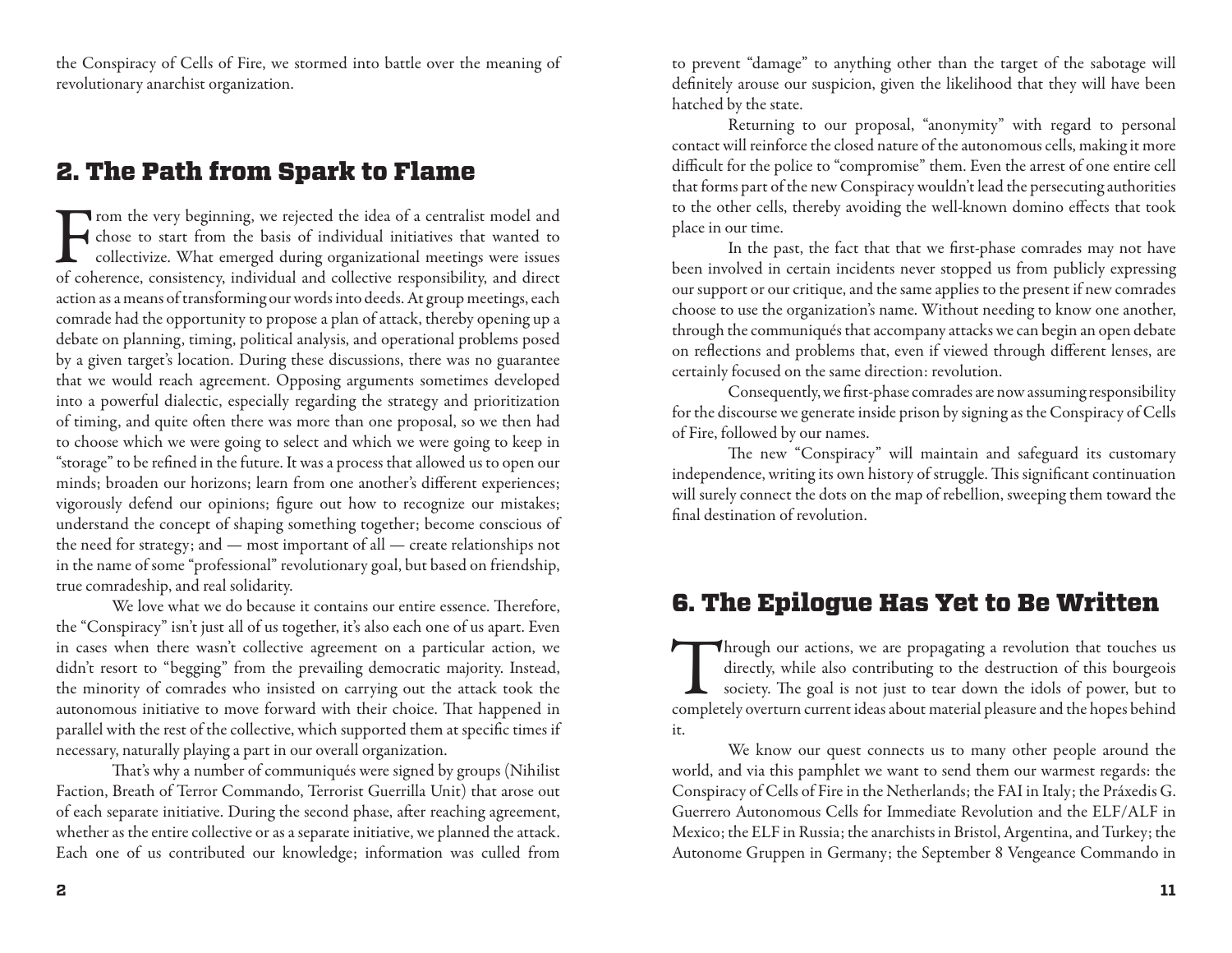"oppressed society." The subject is us, because each rebel is a revolutionary subject in a revolution that always speaks in the first person to ultimately build a genuine collective "we."

The third key point of agreement in our proposal regarding the formation of a new Conspiracy is international revolutionary solidarity. In truth, our desire to apply all of ourselves to creating moments of attack on the world order may cost some of us our lives, with many of us winding up in prison. "We" doesn't refer to the Conspiracy or any other organization. It refers to every insurgent, whether they are part of a guerrilla group or taking action individually on their path to freedom. As the first phase of the Conspiracy, our desire and our proposal to every new cell is that the full force of revolutionary solidarity be expressed — a solidarity that cries out through texts, armed actions, attacks, and sabotage to reach the ears of persecuted and imprisoned comrades, no matter how far away they may be.

The solidarity we're talking about doesn't require those showing solidarity to express absolute political identification with the accused. It is simply a shared acknowledgment that we are on the same side of the barricades and that we recognize one another in the struggle, like another knife stuck in power's gut. We therefore also propose support for the Informal Anarchist Federation/International Revolutionary Front, so that it can function — as demonstrated by the Italian FAI comrades — as an engine of propulsion.

From this point on, any comrade who agrees (obviously without having to identify herself) with these three key points of the informal agreement we are proposing can — if she wants — use the name Conspiracy of Cells of Fire in connection with the autonomous cell she is part of. Just like the Dutch comrades who, without us knowing one another personally but within the framework of consistency between discourse and practice, attacked the infrastructure of domination (arson and cyber attacks against Rabobank) and claimed responsibility as the Conspiracy of Cells of Fire (Dutch Cell).

We feel that a network of such cells, devoid of centralized structure, will be capable of far exceeding the limits of individual plans while exploring the real possibilities of revolutionary coordination among autonomous minority structures. These structures — without knowing one another personally — will in turn be able to organize arson and bombing campaigns throughout Greece, but also on an international level, communicating through their claims of responsibility.

Since we live in suspicious times, we should clarify something. Actions claimed using the Conspiracy of Cells of Fire name that aren't consistent with any of the points we've laid out and don't take the necessary precautions

newspapers, magazines, and the Internet; the area where the action was to take place was reconnoitered and mapped; the approach to and withdrawal from the target was laid out (avoiding cameras and police checkpoints), including alternate routes in case something unexpected happened, and of course keeping in mind the eventuality of a confrontation with the pigs. There were also support groups, "hideouts," ways of asking for help, etc. (In a future manual, we will analyze and explain our experiences, which are related to how we perceive what is going on while an attack is being carried out.)

During the third phase (which was never far removed from the initial proposal about target selection), we worked on the text of the communiqué. When a topic was suggested (for example, attacking the police), the comrade who made the proposal argued for its content. Then a discussion began, during which each person fleshed out the concept, expressed disagreements, pointed out problems, and offered other ways to approach the topic. As soon as the debate finished, no matter how many meetings were needed to finish it, the collective brought together the central themes of all the meetings and shaped the main axes around which the communiqué would be written. The writing of a communiqué on a specific topic was usually shared out among those who wanted the responsibility, and after it was written, we got together to read it and make corrections, additions, and final touches. If the communiqué was connected to a separate initiative, then the comrades involved in that separate initiative were responsible for writing it.

The same process held for our Thessaloniki comrades, and when we collaborated as the Athens-Thessaloniki Conspiracy of Cells of Fire, comrades from both cities coordinated those actions based on principles of mutual aid and comradeship.

### 3. "Everyone Does Everything"

**C** frourse, we're well aware of the dangers lurking within each collective project that aspires to call itself antiauthoritarian — the appearance of informal hegemony and the reproduction of corrupt behavior, of which we project that aspires to call itself antiauthoritarian — the appearance of informal hegemony and the reproduction of corrupt behavior, of which we are enemies. We feel that the purpose of power is to divide. To eliminate the possibility of the emergence of any informal hierarchy within our group, we struck directly at the heart of specialization and roles as soon as they surfaced. We said: "Everyone does everything." Everyone can learn and devise ways to steal cars and motorcycles, fabricate license plates, forge ID cards and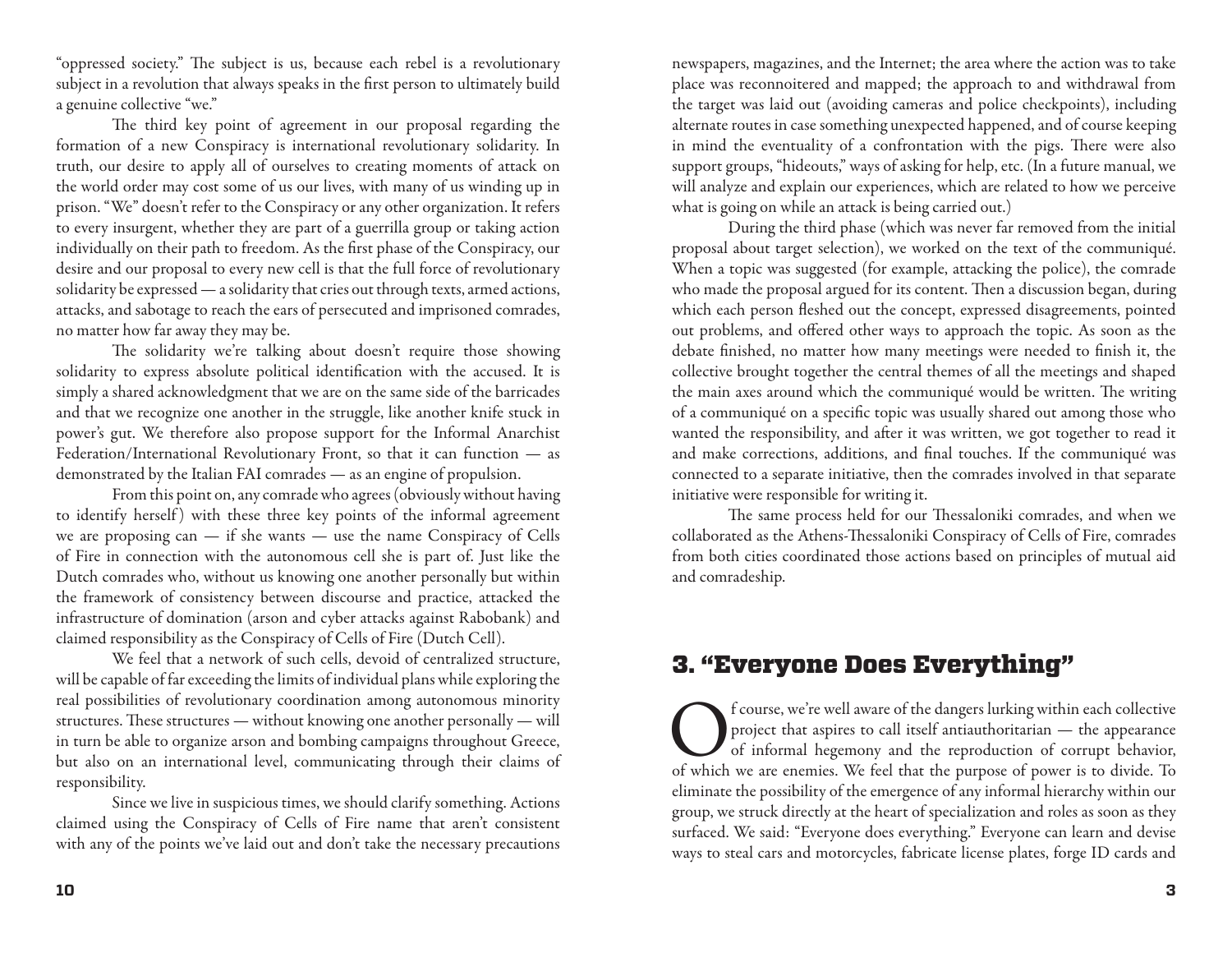official documents, expropriate goods and money, target-shoot, and use firearms and explosives.

Therefore, it was and continues to be important to us that the means and methods we use for our actions be straightforward and relatively simple to obtain and prepare, allowing them to spread and be used by anyone who decides to move toward the new urban guerrilla warfare. These include gasoline, jerry cans, camping gas canisters, and candles that can easily be obtained at a supermarket, but also improvised timing mechanisms that — after the appropriate "research" in technical manuals and guides available on the Internet, plus a little innovative imagination — anyone is capable of fabricating.

We certainly aren't forgetting that, while "everyone does everything," each person also has their own separate abilities and personal inclinations, and it would be a mistake to gloss over those differences. With desire and mutual understanding as our guide, each of us undertook to do what we felt most capable of. For example, if someone was a good driver or a skillful thief, or perhaps had a knack for writing, that didn't mean their creative abilities would be suppressed in the name of some false collective homogeneity. It was up to each comrade to offer their abilities and methodologies to the other comrades without making a "sacrifice" of their own participation, and it was even better if that happened in the broadest possible way, going beyond the narrow context of the collective and facilitating access by the entirety of the antiauthoritarian current — for example, through the publication of practical guides like those released by some German comrades, which contain a number of different ways to make explosive devices.

Additionally, our actions never involved fixed, immutable roles. Without resorting to the cyclical rotation of tasks, which recall compulsory work hours, all the comrades took advantage of a common foundation that allowed them to be able to execute any task at any time during an attack. The process of improving your ability to use materials and techniques is naturally a continual process of self-education. Along those lines, we want to emphasize how crucial it is to simultaneously develop a group's operational capacity as well as its revolutionary viewpoint. At no point should the level of sterile operational capacity intensify without a corresponding intensification of thought and discourse, and the same obviously holds true for the converse. We had no central committee to designate roles. There were only particular tasks within a specific plan — positions that changed according to the desires of the comrades who took part.

happiness and consumerism offered by their bosses.

The fact that we engage in struggle against the state doesn't mean we blind ourselves to the diffuse complex of power that administers contemporary interpersonal relationships. Antiauthoritarian discourse frequently alters and generalizes a concept like the state, relieving the rest of the people who constitute society of their responsibility. In doing so, it creates a sterilized viewpoint that treats entire social sectors as revolutionary subjects, whether called proletariat or oppressed, without revealing the individual responsibility each one of us assumes in the enslavement of our lives.

*The state is not a fortress. You won't find any door that leads you to some kind of machine or engine that can be turned off by throwing a switch. The state is not a monster you can kill with a stake through the heart. It's something quite different. We could compare it to a system: a network comprising thousands of machines and switches. This network doesn't impose itself on society from above. It spreads throughout society from within. It even extends to the sphere of private life, reaching into and touching our emotions at a cellular level. It molds conscience and is molded by it. It connects and unites society, which in turn nourishes and sanctifies it in a continuous exchange of values and standards. In this game, there are no spectators. Each one of us plays an active role.* — Costas Pappas, *No Going Back*

The enemy can be found in every mouth that speaks the language of domination. It is not exclusive to one or another race or social class. It doesn't just consist of rulers and the whole potbellied suit-and-tie dictatorship. It is also the proletarian who aspires to be a boss, the oppressed whose mouth spits nationalist poison, the immigrant who glorifies life in western civilization but behaves like a little dictator among his own people, the prisoner who rats out others to the guards, every mentality that welcomes power, and every conscience that tolerates it.

We don't believe in an ideology of victimization in which the state takes all the blame. The great empires weren't just built on oppression. They were also built on the consent of the applauding masses in the timeless Roman arenas of every dictator. To us, the revolutionary subject is each one who liberates herself from the obligations of the present, questions the dominant order of things, and takes part in the criminal quest for freedom.

As the first phase of the Conspiracy, we have no interest in representing anyone, and we don't take action in the name of any class or as defenders of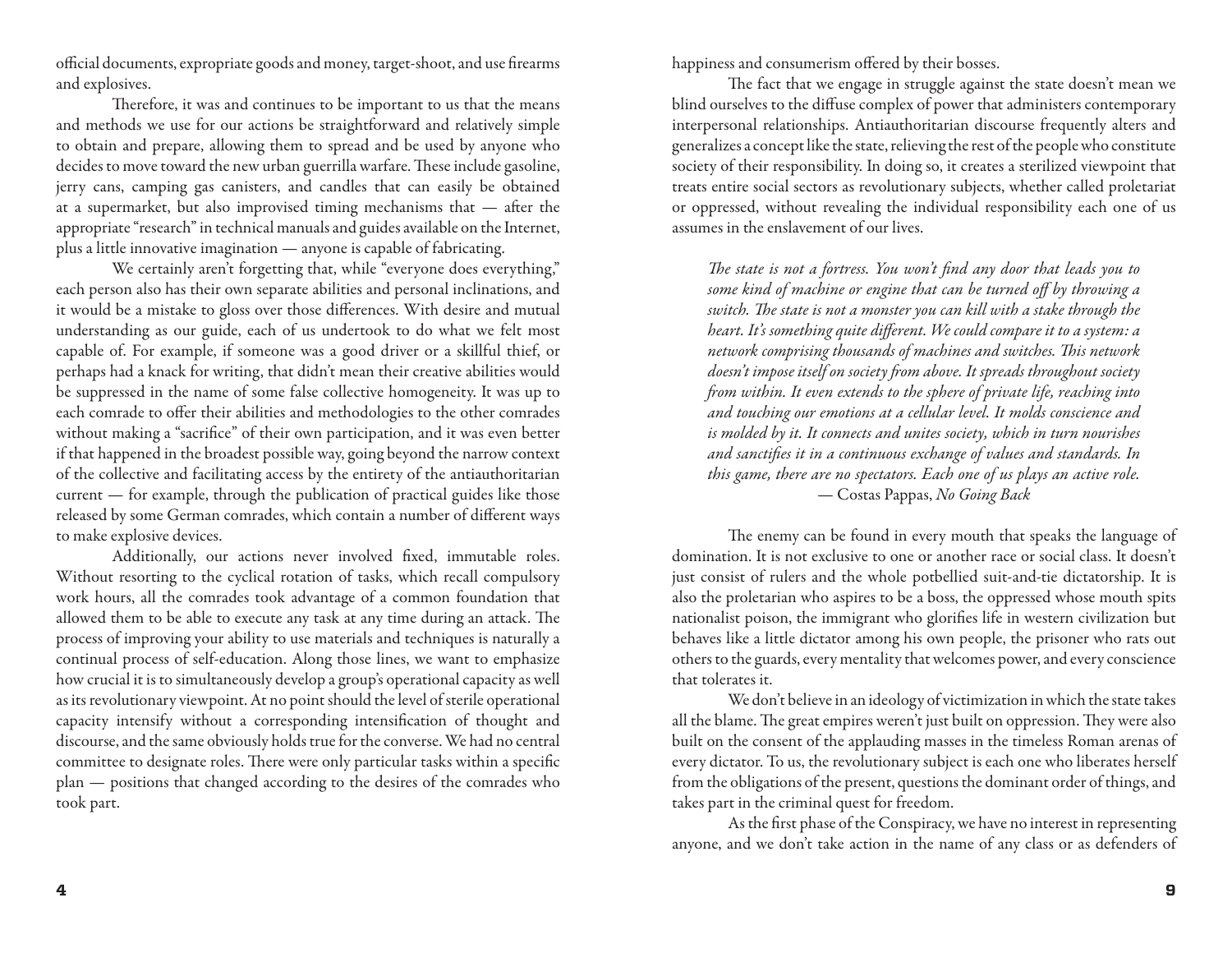of Cells of Fire are not intimidated by the dozens of years in prison the courts have in store for us. To begin with, we are creating an active collective inside prison.

We know that, for us, the opening phase of the struggle has been completed. However, we also know that nothing is over. The Conspiracy will not remain disarmed. It will continue to be a valid commitment in prison, as well as an open proposal to the antagonistic sector of the metropolis.

The Conspiracy of Cells of Fire proved itself as a network of cells, just like its name suggests. Right now, we're not attempting to go over its operational record. We simply want to clarify its political perspective.

We feel that committing to a new Conspiracy most closely approaches the essence of the word, so we are opening up that possibility by making a proposal for a new Conspiracy comprising a diffuse, invisible network of cells that have no reason to meet in person, yet through their actions and discourse recognize one another as comrades in the same political crime: the subversion of Law and Order. This Conspiracy would consist of individuals and cells that take action, whether autonomous or coordinated (through call-outs and communiqués), without needing to agree on every single position and specific reference point (e.g., nihilism, individualism). Instead, they would connect on the basis of mutual aid focused on three key points.

The first point we are proposing in this informal debate is agreement on the choice of direct action using any means capable of damaging enemy infrastructure. Without any hierarchization of methods of violence, comrades can choose from rocks to Kalashnikovs. However, direct action on its own is just another entry on the police blotter, so it should be accompanied by a corresponding communiqué from the given cell or individual claiming responsibility and explaining the reasons behind the attack, thus spreading revolutionary discourse. The pen and the pistol are made from the same metal. Here, let's note that the Conspiracy of the period that is now over never dismissed any incendiary method in its arsenal. It would be disingenuous of us if some young comrade thought that using the name of a new "Conspiracy" was conditioned by the use of supposedly superior methods (e.g., explosives). The new urban guerrilla warfare depends much less on operational methods than it does on our decision to attack power.

The second key point of agreement is to wage war against the state while simultaneously engaging in a pointed critique of society. Since we are revolutionary anarchists, we don't just talk about the misfortune caused by power and the ruling oligarchy. We also exercise a more comprehensive critique of the way in which the oppressed accept and propagate the promises of

#### 4. Guerrillas for Life

We've always felt that an organization doesn't necessarily have to be exclusive to the comrades who are part of it. Our action neither begins nor ends within the context of the group. The group is the means to revolution, exclusive to the comrades who are part of it. Our action neither begins nor ends within the context of the group. The group is the means to revolution, not an end in itself. Because when the means become their own raison d'être, "diseases" begin to appear, like vanguardism, the armed party, and exclusive orthodox truth.

Through the Conspiracy of Cells of Fire, we say what we believe in, who we are, and what tendency we represent, but in no way do we say that someone has to precisely follow some so-called correct line or participate in our group in order to be recognized as a comrade.

Thus, we ourselves have also taken part in processes apart from the Conspiracy, like joining coordinated action networks, attending assemblies, participating in marches and demonstrations, supporting attacks and acts of sabotage, putting up posters, and painting slogans. But we never thought one thing was superior to another. That's because the polymorphism of revolutionary war consists of an open and permanent commitment that has nothing to do with fetishized spectacle (embracing armed struggle as the only thing that matters) or accusatory fixations (insisting on the quantitative characteristic of "massiveness" as the criterion for revolutionary authenticity). On the contrary, we position ourselves as enemies directly against the "polymorphism" of café gossip, speeches in university auditoriums, leadership roles, followers, and all those conservative fossils of dogmatism and habit that act as parasites within the anarchist milieu, wanting only to control young comrades, sabotage them, and prevent them from creating their own autonomous evolutionary path through the revolutionary process.

We believe that the concept of the anarchist urban guerrilla isn't a separate identity one assumes only while engaging in armed attack. Rather, we feel it's a matter of merging each person's private and public life in the context of total liberation. We aren't anarchists only when we throw a Molotov at a riot police van, carry out expropriations, or plant an explosive device. We're also anarchists when we talk to our friends, take care of our comrades, have fun, and fall in love.

We aren't enlisted soldiers whose duty is revolution. We are guerrillas of pleasure who view the connection between rebellion and life as a prerequisite for taking action. We don't believe in any "correct line" to follow. During the past two years, for example, new urban guerrilla groups frequently posed the issue of robberies and expropriations from the banking machinery as yet another attack